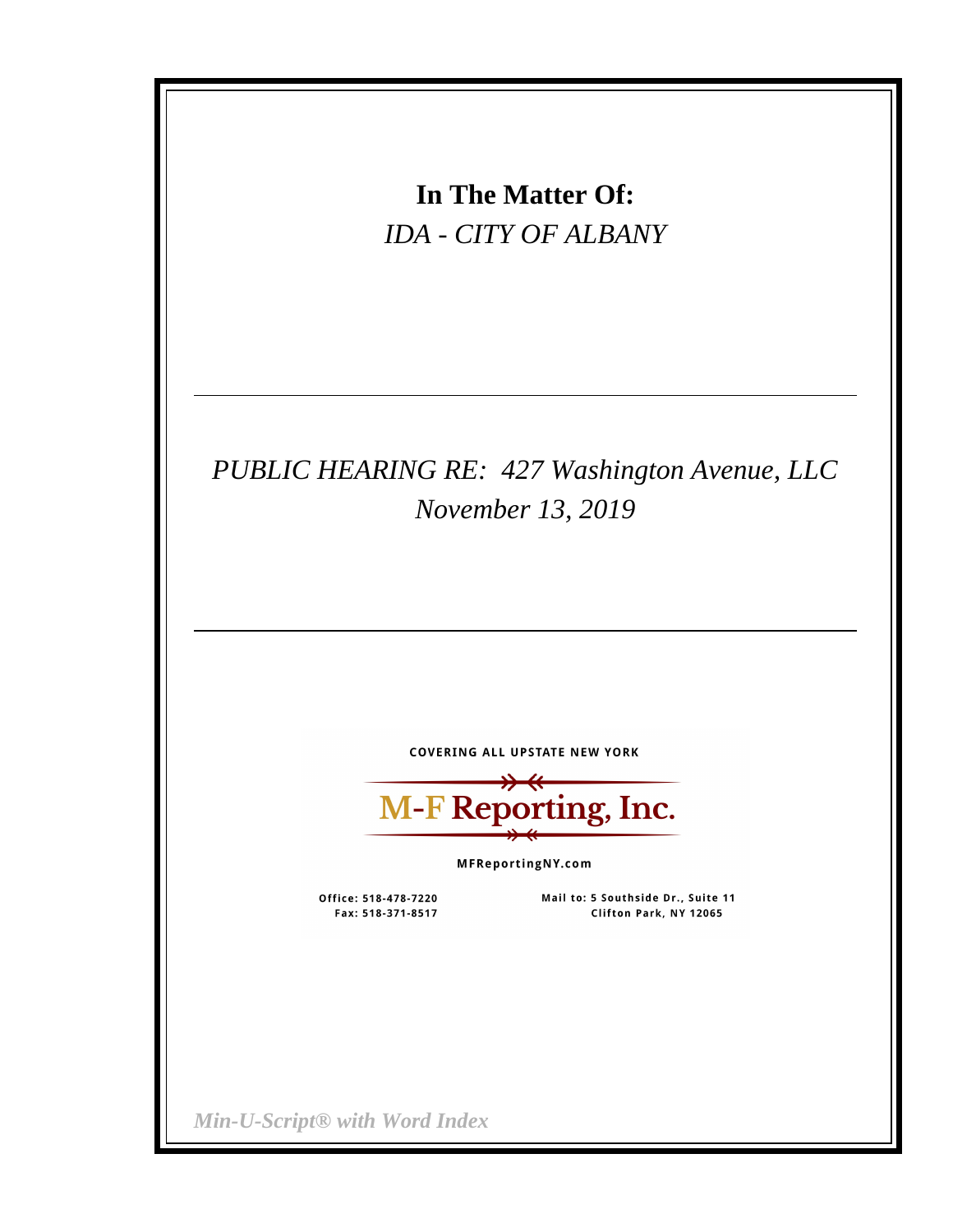# PUBLIC HEARING RE: 427 Washington Avenue, LLC 1

| $\mathbf 1$     | CITY OF ALBANY INDUSTRIAL DEVELOPMENT AGENCY                          |
|-----------------|-----------------------------------------------------------------------|
| 2               | PUBLIC HEARING                                                        |
| 3               | RE: 427 Washington Avenue, LLC                                        |
| 4               | November 13, 2019                                                     |
| 5               | 21 Lodge Street<br>Albany, New York 12207                             |
| 6<br>7          | $12:05$ p.m. - $12:19$ p.m.                                           |
| 8               | APPEARANCES:                                                          |
| 9               | CRC STAFF:                                                            |
| $10 \,$         | Darius Shahinfar, Treasurer                                           |
| 11              | Sarah Reginelli, CEO                                                  |
| 12              | Mark Opalka, CFO                                                      |
| 13              | Andy Corcione, Economic Developer                                     |
| 14              | Lee Eck, Secretary                                                    |
| 15 <sub>1</sub> | Robert Schofield, Member                                              |
| 16              | Dominick Calsolaro, Member                                            |
| 17              | Amy Lavine, Esq., Member                                              |
| 18              | Mike Bohne, Member                                                    |
| 19              | A. Joseph Scott, III, Esq., Bond Counsel                              |
| 20              |                                                                       |
| 21<br>22<br>23  | Appearing for applicant 427 Washington Avenue, LLC:<br>Edward Maitino |
| 24<br>25        |                                                                       |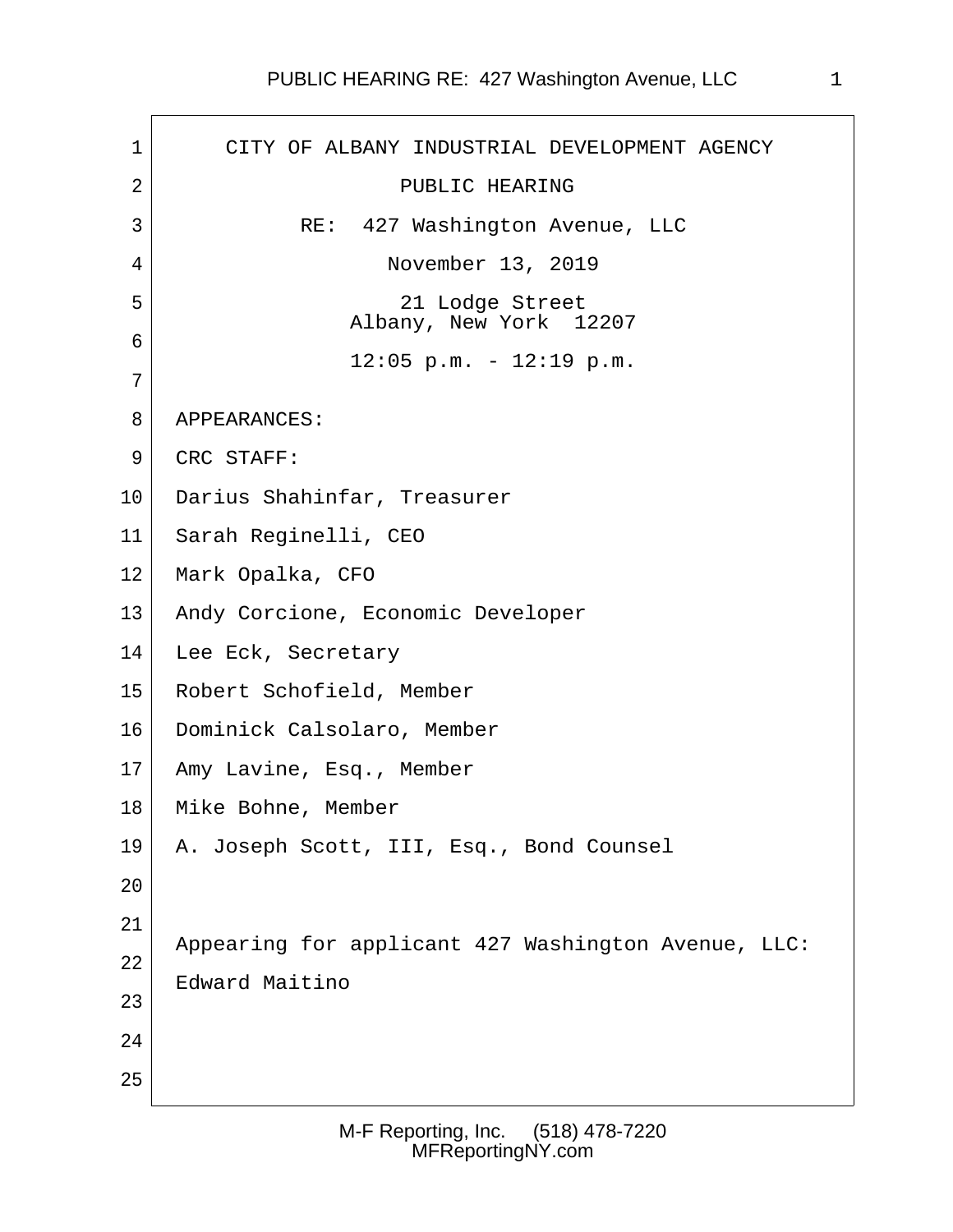### NOTICE OF PUBLIC HEARING ON PROPOSED PROJECT AND FINANCIAL ASSISTANCE RELATING THERETO

Notice is hereby given that a public hearing pursuant to Section 859-a(2) of the General Municipal Law of the State of New York (the "Act") will be held by the City of Albany Industrial Development Agency (the "Agency") on the 13<sup>th</sup> day of November, 2019 at 12:00 o'clock p.m., local time, at the offices of the Agency located at 21 Lodge Street in the City of Albany, Albany County, New York in connection with the following matters:

427 Washington Avenue, LLC, a State of New York limited liability company (the "Company"), has presented an application (the "Application") to the Agency, a copy of which Application is on file at the office of the Agency, requesting that the Agency consider undertaking a project (the "Project") for the benefit of the Company, said Project consisting of the following: (A) (1) the acquisition of an interest in two (2) parcels of land containing in the aggregate approximately 0.12 acres located at 423 Washington Avenue (tax map number 65.62-1-72) and 427 Washington Avenue (tax map number 65.62-1-73) in the City of Albany, Albany County, New York (collectively, the "Land"), together with four (4) existing buildings located thereon (collectively, the "Existing Facility"), (2) the demolition of the Existing Facility, (3) the construction on the Land of an approximately 16,900 square foot, 3 ½ story building with associated parking (the "Facility") and (4) the acquisition and installation therein and thereon of related fixtures, machinery, equipment and other tangible personal property (collectively, the "Equipment") (the Land, the Existing Facility, the Facility, and the Equipment being collectively referred to as the "Project Facility"), all of the foregoing to constitute an approximately 16 unit residential apartment building to be owned and operated by the Company and any other directly and indirectly related activities; (B) the granting of certain "financial assistance" (within the meaning of Section 854(14) of the Act) with respect to the foregoing, including potential exemptions from certain sales and use taxes, real property taxes, real estate transfer taxes and mortgage recording taxes (collectively, the "Financial Assistance"); and (C) the lease (with an obligation to purchase) or sale of the Project Facility to the Company or such other person as may be designated by the Company and agreed upon by the Agency.

The Agency is considering whether (A) to undertake the Project, and (B) to provide certain exemptions from taxation with respect to the Project, including (1) exemption from mortgage recording taxes with respect to any documents, if any, recorded by the Agency with respect to the Project in the office of the County Clerk of Albany County, New York or elsewhere, (2) exemption from deed transfer taxes on any real estate transfers, if any, with respect to the Project, (3) exemption from sales taxes relating to the acquisition, construction, renovation and installation of the Project Facility, and (4) in the event that the Project Facility would be subject to real property taxation if owned by the Company but shall be deemed exempt from real property taxation due to the involvement of the Agency therewith, exemption from real property taxes (but not including special assessments and special ad valorem levies), if any, with respect to the Project Facility, subject to the obligation of the Company to make payments in lieu of taxes with respect to the Project Facility. If any portion of the Financial Assistance to be granted by the Agency with respect to the Project is not consistent with the Agency's uniform tax exemption policy, the Agency will follow the procedures for deviation from such policy set forth in Section 874(4) of the Act prior to granting such portion of the Financial Assistance.

If the Agency determines to proceed with the Project, the Project Facility will be acquired, constructed, reconstructed and installed by the Agency and will be leased (with an obligation to purchase) or sold by the Agency to the Company or its designee pursuant to a project agreement (the "Agreement") requiring that the Company or its designee make certain payments to the Agency.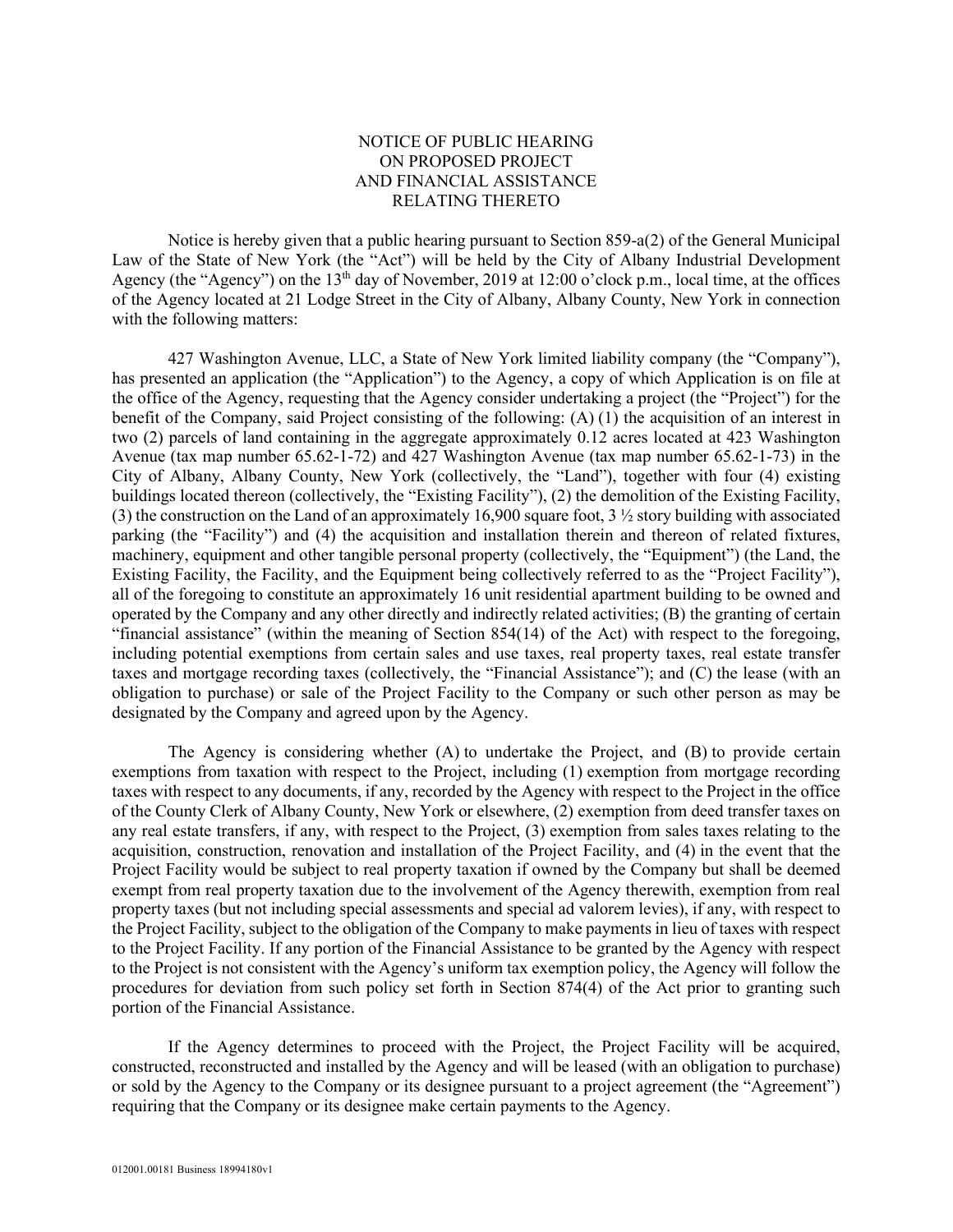The Agency has not yet made a determination pursuant to Article 8 of the Environmental Conservation Law (the "SEQR Act") regarding the potential environmental impact of the Project.

The Agency will at said time and place hear all persons with views on either the location and nature of the proposed Project, or the Financial Assistance being contemplated by the Agency in connection with the proposed Project. A copy of the Application filed by the Company with the Agency with respect to the Project, including an analysis of the costs and benefits of the Project, is available for public inspection during business hours at the offices of the Agency. A transcript or summary report of the hearing will be made available to the members of the Agency.

Additional information can be obtained from, and written comments may be addressed to: Sarah Reginelli, Chief Executive Officer, City of Albany Industrial Development Agency, 21 Lodge Street, Albany, New York 12207; Telephone: 518-434-2532.

Dated: October 29, 2019.

### CITY OF ALBANY INDUSTRIAL DEVELOPMENT **AGENCY**

BY: /s/Sarah Reginelli Chief Executive Officer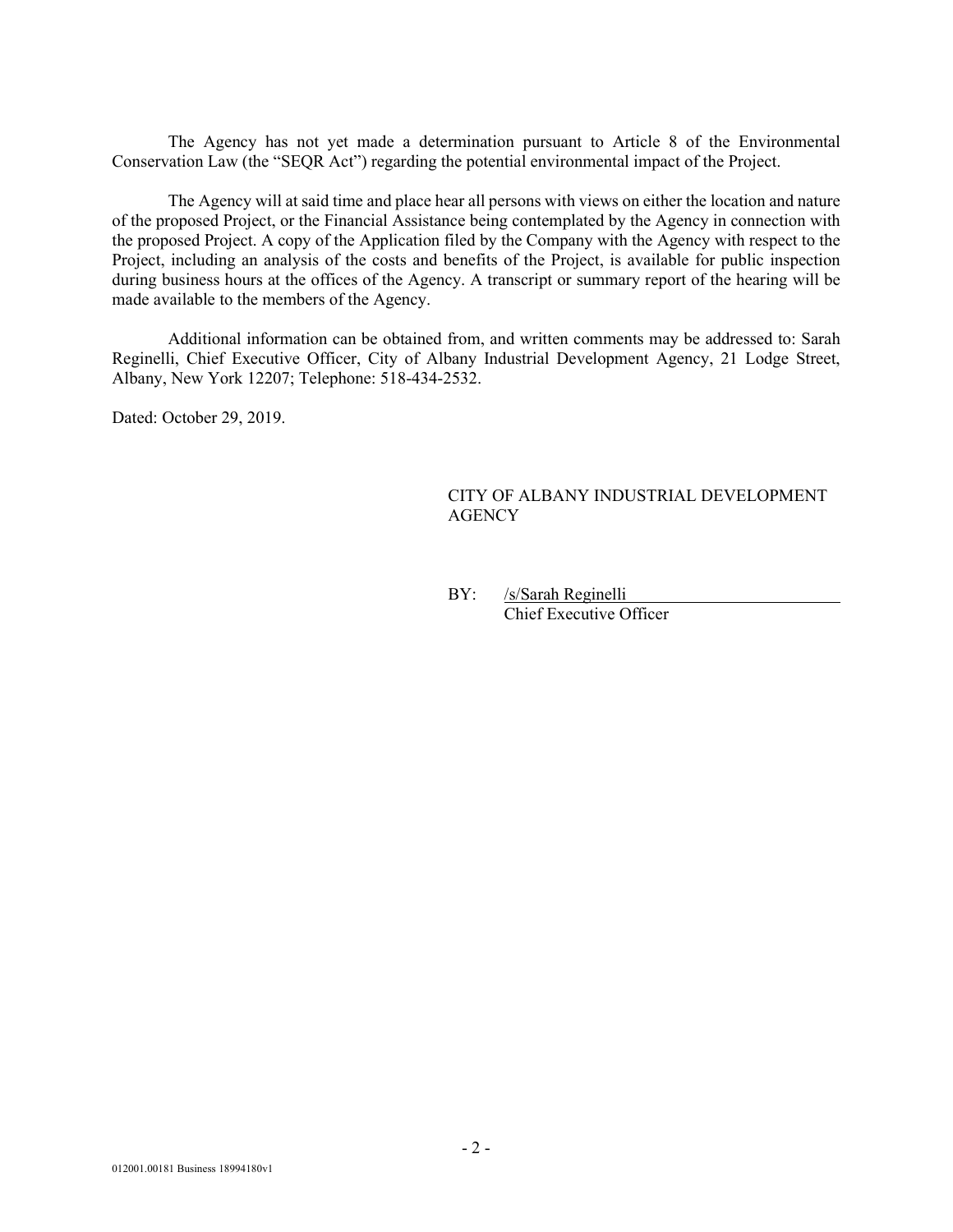## PUBLIC HEARING RE: 427 Washington Avenue, LLC 2

 1 MS. REGINELLI: Good afternoon. My 2 name is Sarah Reginelli, I'm the CEO of the 3 City of Albany Industrial Development Agency in 4 connection with the project which is the 5 subject of this Public Hearing. 6 Today we are holding this Public  $7$  Hearing to allow citizens to make a statement, 8 for the record, relating to the involvement of 9 the Agency with the proposed project for the 10 benefit of 427 Washington Avenue, LLC, and New 11 York State limited liability corporation. 12 The project involves the construction 13 of a 16,900 square foot, three and a half story 14 residential apartment building containing 15 16 units. The project will include seven 16 off-street parking spots. Copies of the Notice 17 of this Public Hearing are available on the 18 table. 19 Now, unless there's any objection, I 20 am going to suggest waiving the full reading of 21 the Notice of this Public Hearing, and instead 22 request that the full text of the Notice be 23 inserted into the record. 24 I will also note that general 25 information on the Agency's general authority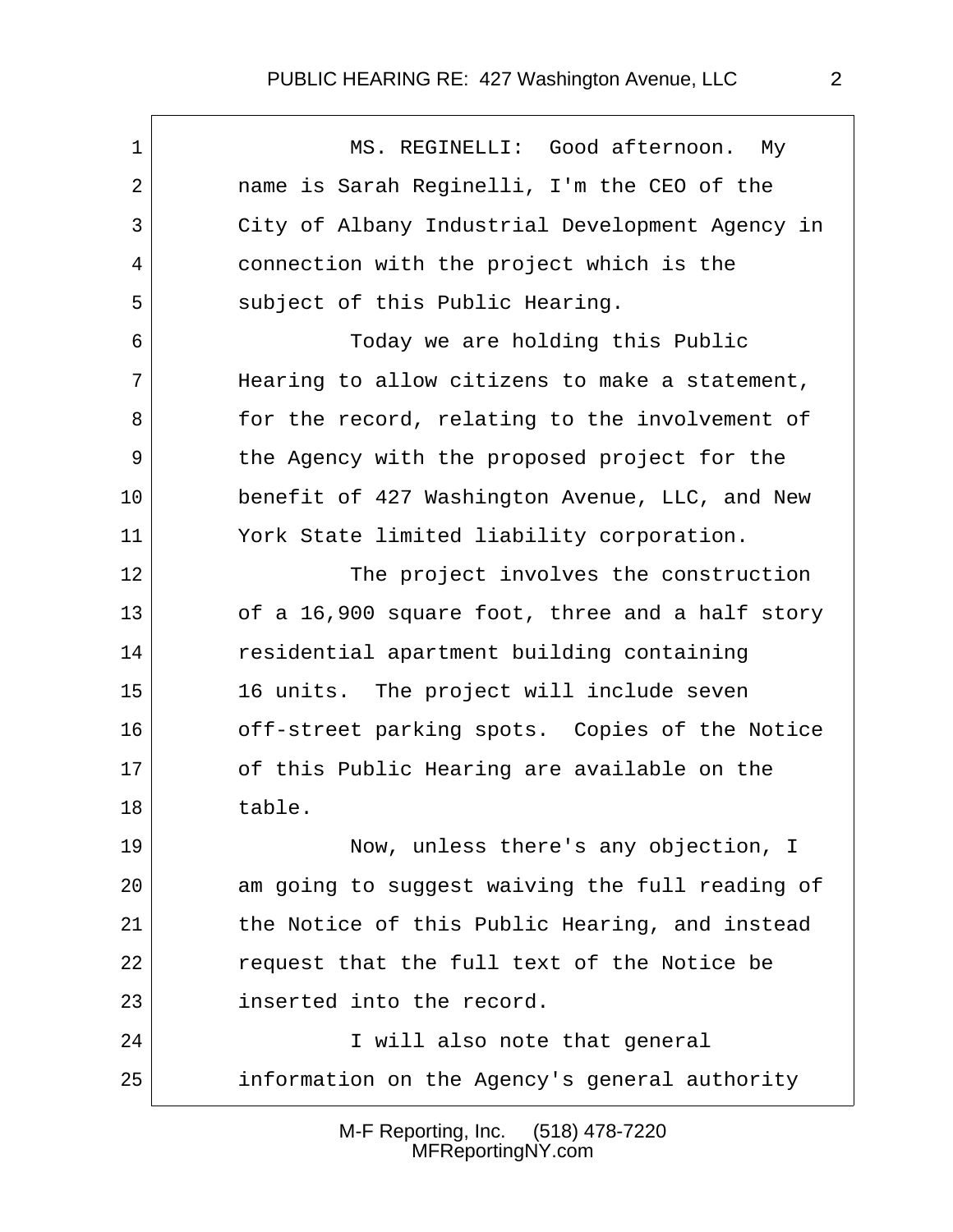1 and public purpose are contained in a separate 2 statement and it will be entered into the 3 record. 4 Before we start the Public Hearing, I 5 would first like to introduce the project 6 applicant and ask him to make a brief 7 presentation with respect to the proposed 8 project. 9 MR. MAITINO: Hello. Thanks. I feel 10 like I know you all and I don't. I have been 11 here like four times now. I'm Edward Maitino. 12 I've been working with D&D and Joe beforehand 13 on this project now for a few months and the 14 only frustration I have is we can't wait to 15 start. I signed a contract with our general 16 contractor and we're working diligently 17 towards, you know, breaking ground, but the 18 **northeast being what it is, we're going to have** 19 to wait until March, unfortunately, but we're 20 getting a lot of work done on the project. You 21 know, we really think it's going to be a 22 perfect fit certainly for that block and that 23 community with SUNY expanding into the old 24 Albany High School and hopefully there will be 25 a lot of other development around that block.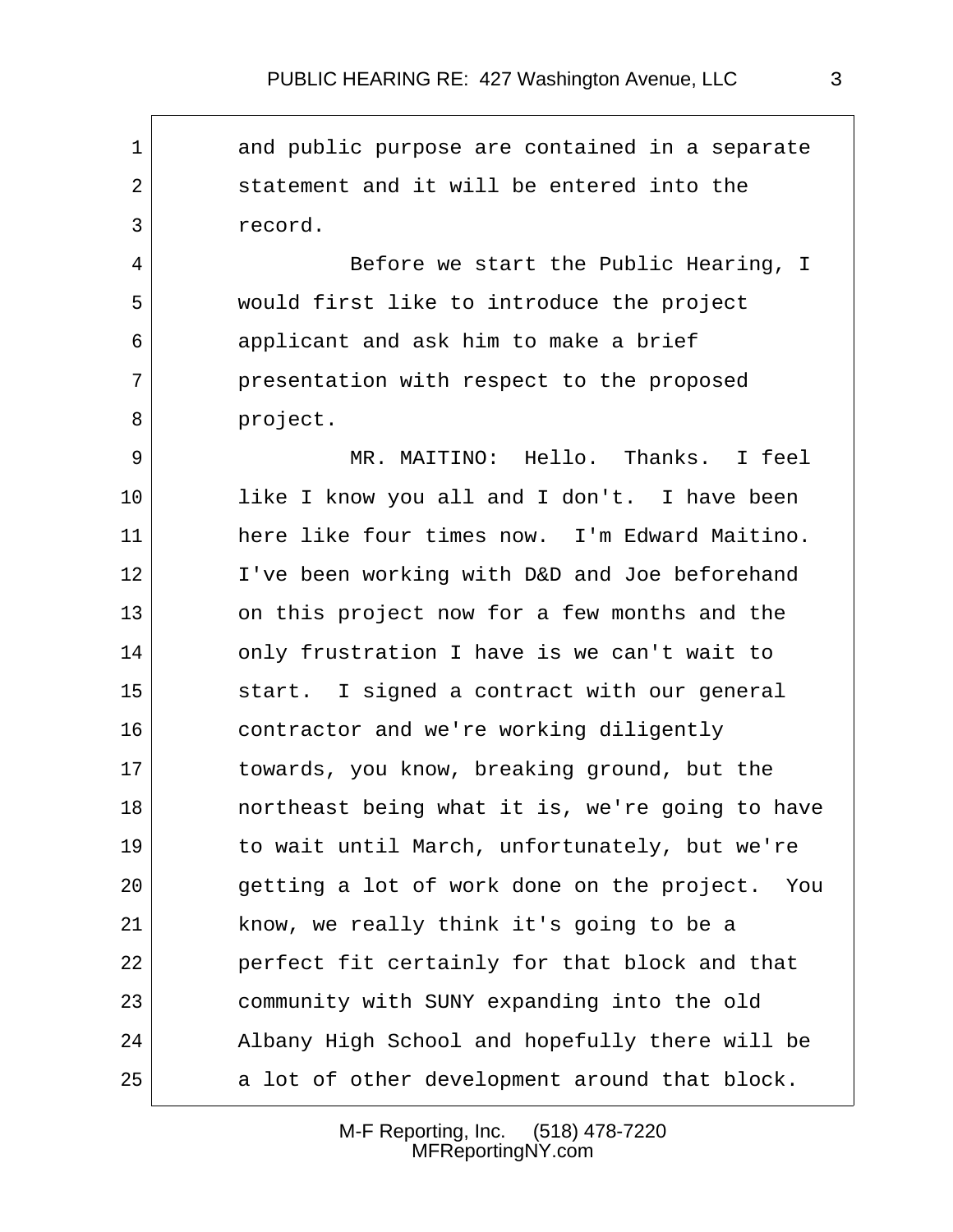1 So we're really excited by the project and 2 we're really happy for your support. 3 MS. REGINELLI: Thank you. I will now  $4$  open the Public Hearing at 12:07 p.m. By way 5 of operating rules, if you wish to make a 6 public comment, please sign in on the 7 appropriate sign-in sheet, I will then call on 8 the individuals listed in order. Please wait 9 to be recognized and then stand and state your 10 name, address and affiliation. Please keep 11 your comments to five minutes so that all 12 present may have a chance to comment for the 13 record. 14 A record of this Public Hearing will 15 be prepared and reviewed by the members of the 16 Agency in connection with consideration of the 17 Proposed Project. A copy of the record of this 18 Public Hearing will be presented to the Mayor 19 of the City of Albany. 20 Again, the purpose of this Public 21 Hearing is not to field questions, but to 22 solicit public comment. 23 I will now refer to the sign-in sheet 24 to identify those who wish to comment on either 25 the nature and location of the Project Facility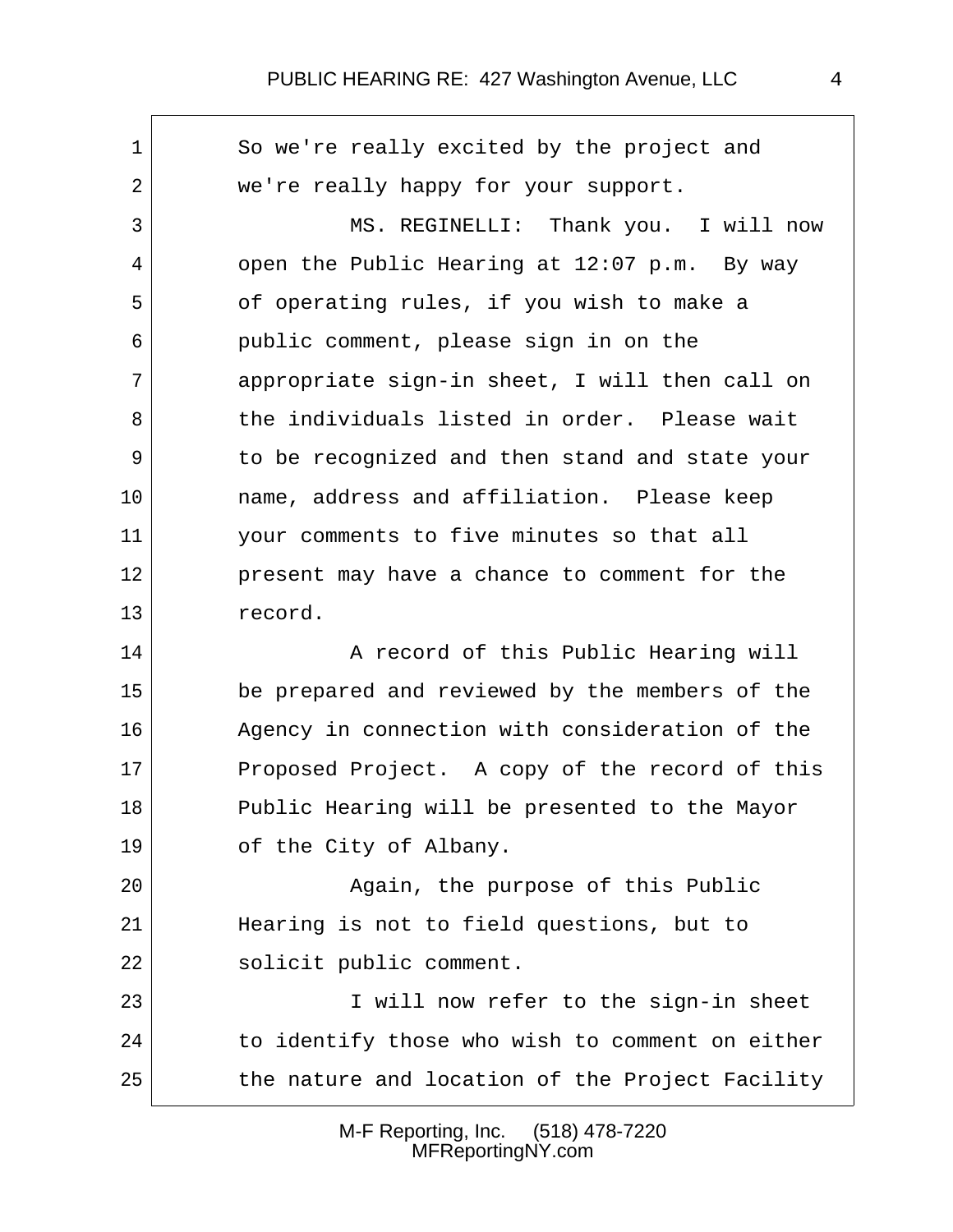| 1  | or the proposed Financial Assistance being      |
|----|-------------------------------------------------|
| 2  | contemplated.                                   |
| 3  | Currently, there is no one signed up            |
| 4  | to speak on the project this morning. I will    |
| 5  | note that the Notice of this Public Hearing     |
| 6  | indicated that written comments could be        |
| 7  | addressed to the Agency. No written comments    |
| 8  | have been received by the Agency prior to this  |
| 9  | Public Hearing.                                 |
| 10 | We will leave the Public Hearing open           |
| 11 | until our previously scheduled finance          |
| 12 | committee meeting, in the event that a member   |
| 13 | of the public joins us and wishes to speak.     |
| 14 | $\star$<br>$\star$<br>$\star$                   |
| 15 | (Whereupon, the record is left open             |
| 16 | for public comment.)                            |
| 17 | $\star$<br>$\star$<br>$^\star$                  |
| 18 | MS. REGINELLI: All right.<br>We are             |
| 19 | going to formally close the Public Hearing this |
| 20 | morning. Thank you for attending. There are     |
| 21 | no further members of the public in attendance, |
| 22 | there's no further individuals on the sign-in   |
| 23 | sheet, and so, therefore, I will now close the  |
| 24 | Public Hearing for 427 Washington Avenue, LLC,  |
| 25 | at $12:19$ p.m. Thank You.                      |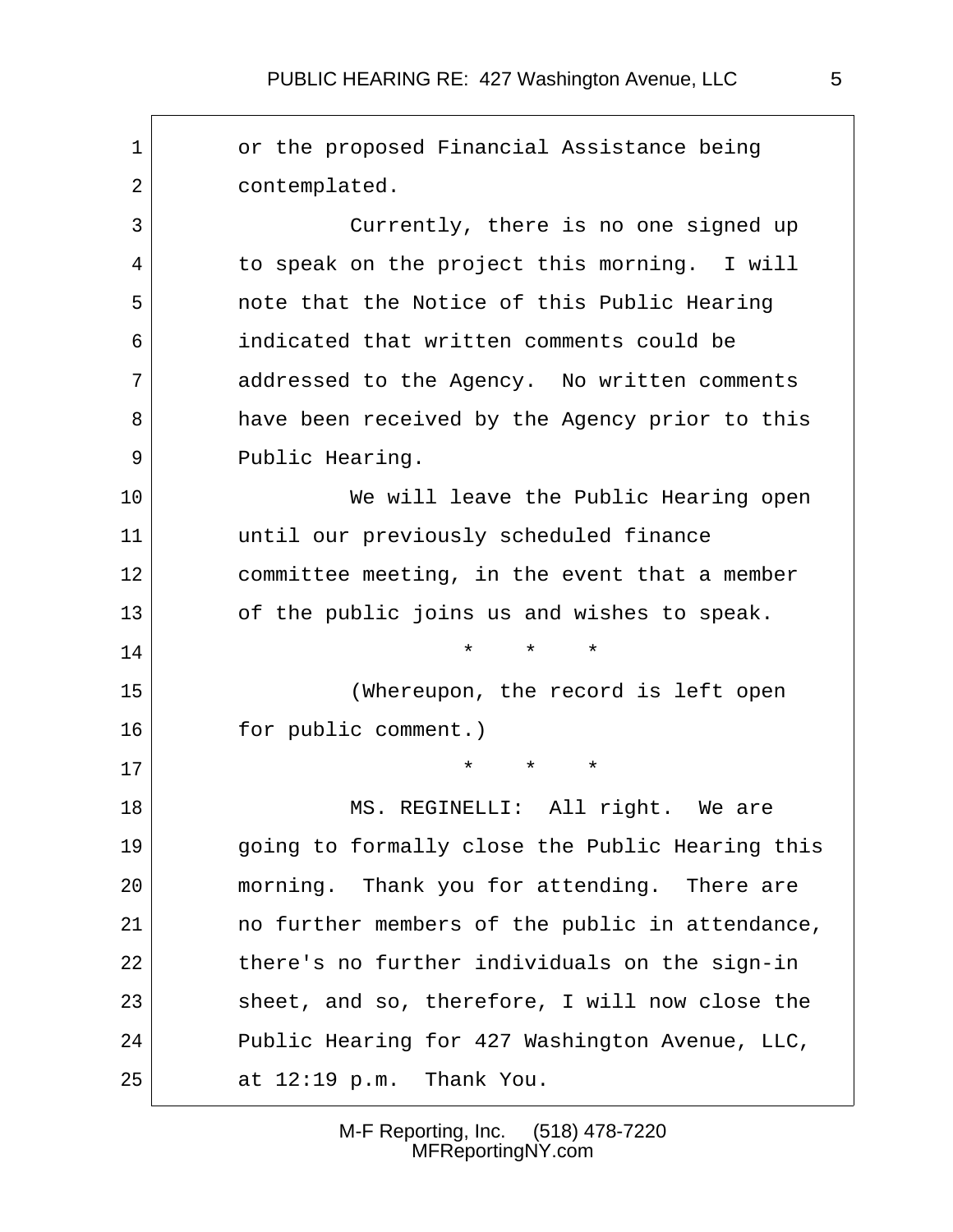$\mathsf{r}$ 

| $\mathbf 1$      | (Whereupon, the above-titled matter |
|------------------|-------------------------------------|
| $\sqrt{2}$       | was concluded at 12:19 p.m.)        |
| $\mathsf{3}$     |                                     |
| $\overline{4}$   |                                     |
| 5                |                                     |
| $\epsilon$       |                                     |
| $\boldsymbol{7}$ |                                     |
| $\,8\,$          |                                     |
| $\mathsf 9$      |                                     |
| $10\,$           |                                     |
| $11\,$           |                                     |
| $12\,$           |                                     |
| $13$             |                                     |
| $14\,$           |                                     |
| $15\,$           |                                     |
| $16\,$           |                                     |
| $17\,$           |                                     |
| $18\,$           |                                     |
| 19               |                                     |
| $20$             |                                     |
| 21               |                                     |
| 22               |                                     |
| 23               |                                     |
| 24               |                                     |
| 25               |                                     |
|                  |                                     |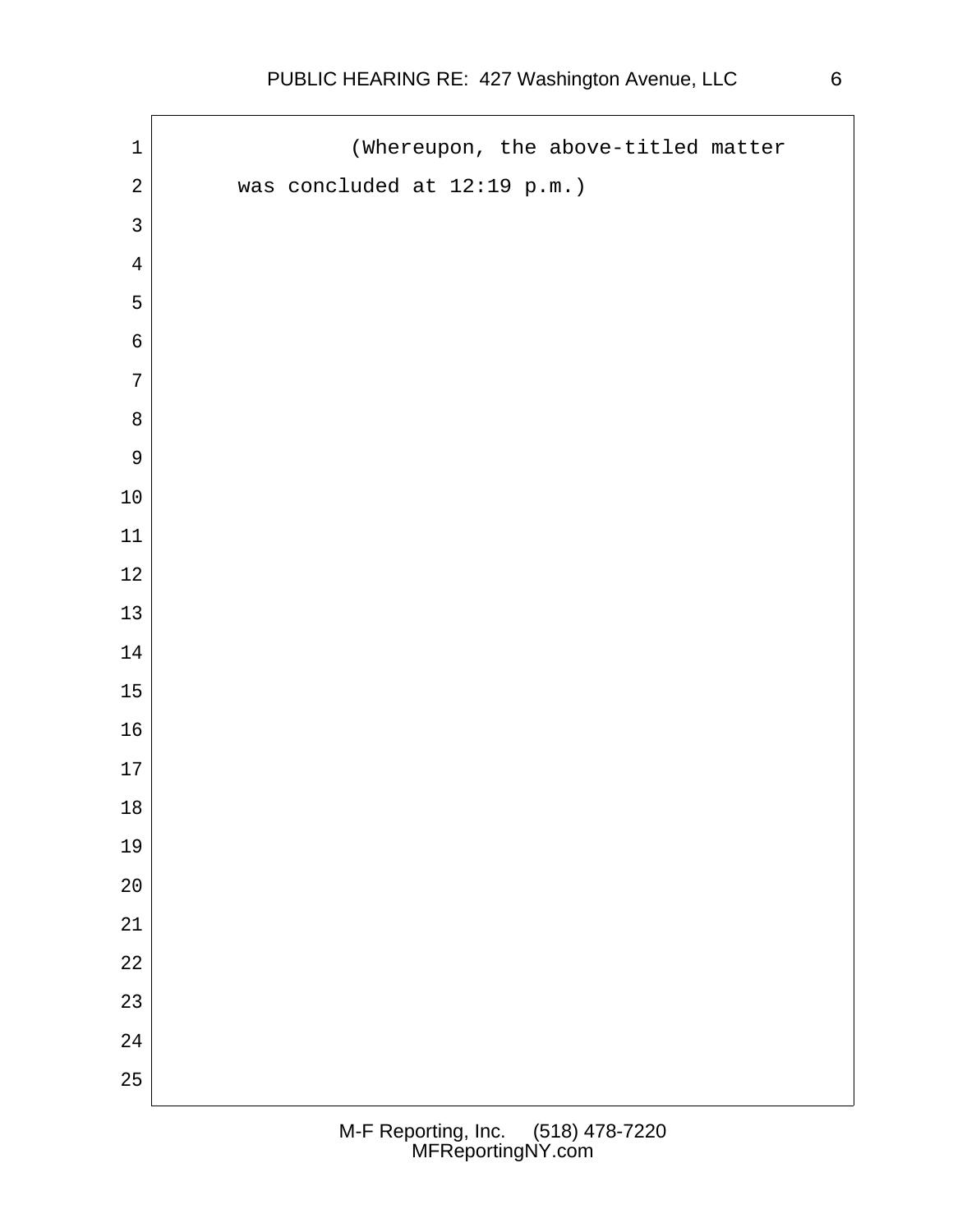| $\mathbf 1$    | CERTIFICATION.                                     |  |
|----------------|----------------------------------------------------|--|
| $\overline{2}$ |                                                    |  |
| 3              |                                                    |  |
| 4              |                                                    |  |
| 5              | I, Deborah M. McByrne, a Shorthand Reporter        |  |
| 6              | and Notary Public of the State of New York, do     |  |
| 7              | hereby certify that the above and foregoing is a   |  |
| 8              | true and correct transcript of the proceedings as  |  |
| $\overline{9}$ | mentioned in the heading hereof, to the best of my |  |
| 10             | knowledge and belief.                              |  |
| 11             |                                                    |  |
| 12             |                                                    |  |
| 13             |                                                    |  |
| 14             |                                                    |  |
| 15             |                                                    |  |
| 16             | Milig                                              |  |
| 17             |                                                    |  |
| 18             | Deborah M. McByrne                                 |  |
| 19             |                                                    |  |
| 20             |                                                    |  |
| 21             |                                                    |  |
| 22             |                                                    |  |
| 23             |                                                    |  |
| 24             |                                                    |  |
| 25             |                                                    |  |
|                |                                                    |  |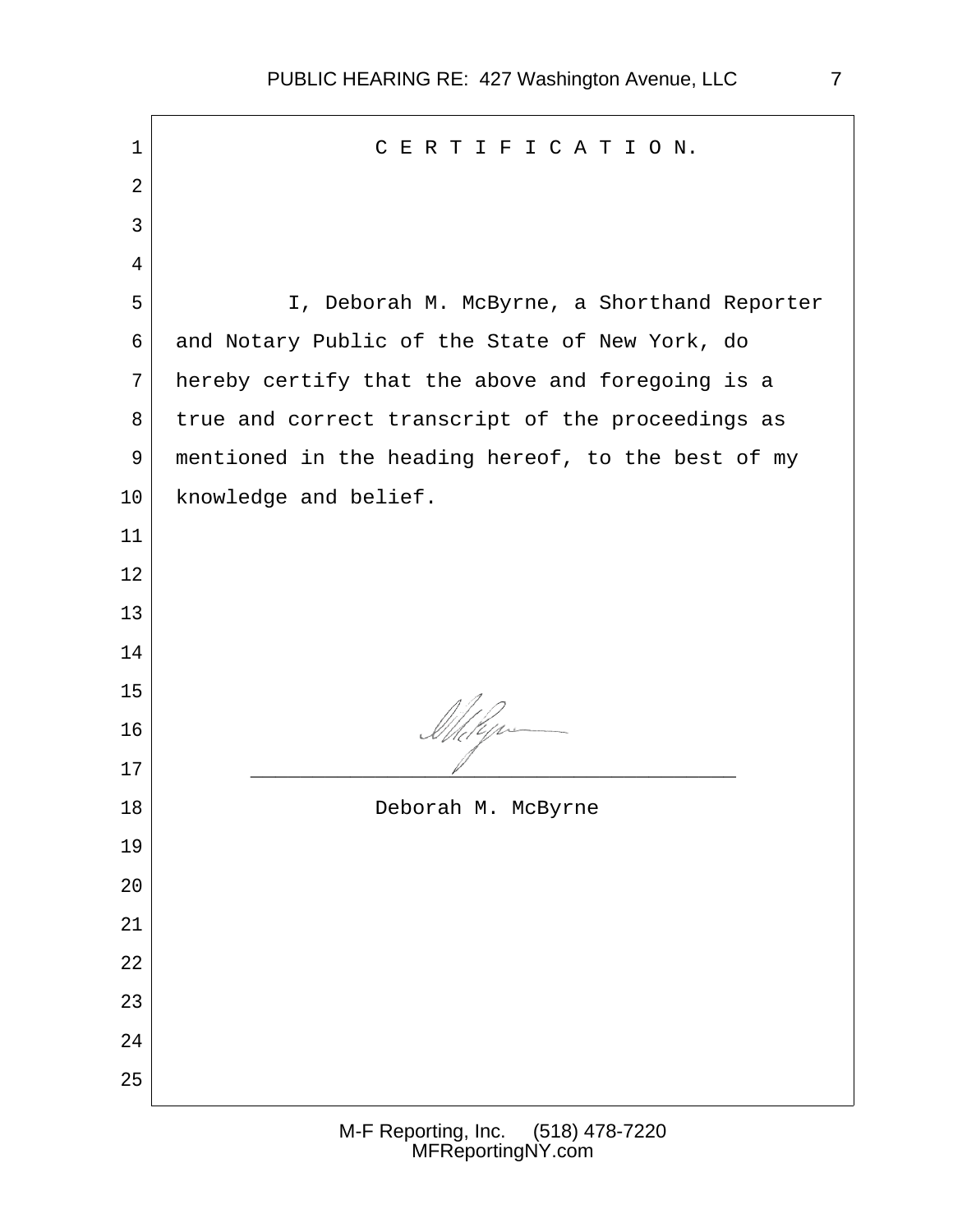#### **IDA - CITY OF ALBANY PUBLIC HEARING RE: 427 Washington Avenue, LLC November 13, 2019**

|                                               | contractor $(1)$ 3:16                       | hopefully $(1)$ 3:24                          | note (2) 2:24;5:5                            | <b>School (1)</b> 3:24                       |
|-----------------------------------------------|---------------------------------------------|-----------------------------------------------|----------------------------------------------|----------------------------------------------|
| $\mathbf{A}$                                  | <b>Copies (1)</b> 2:16                      |                                               | Notice (4) 2:16,21,22;                       | separate $(1)$ 3:1                           |
|                                               | copy (1) 4:17                               | I                                             | 5:5                                          | seven (1) 2:15                               |
| above (1) 7:7                                 | corporation (1) 2:11                        |                                               | $\mathbf 0$                                  | sheet (3) 4:7,23;5:23                        |
| above-titled $(1)$ 6:1                        | Currently (1) 5:3                           | identify $(1)$ 4:24<br>include $(1)$ 2:15     |                                              | Shorthand (1) 7:5<br>sign $(1)$ 4:6          |
| address $(1)$ 4:10                            | D                                           | indicated $(1)$ 5:6                           | objection $(1)$ 2:19                         | signed (2) 3:15;5:3                          |
| addressed (1) 5:7                             |                                             | individuals $(2)$ 4:8;                        | off-street $(1)$ 2:16                        | sign-in (3) 4:7,23;5:22                      |
| affiliation $(1)$ 4:10<br>afternoon $(1)$ 2:1 | D&D $(1)$ 3:12                              | 5:22                                          | old(1) 3:23                                  | solicit (1) 4:22                             |
| Again (1) 4:20                                | Deborah (2) 7:5,18                          | Industrial (1) 2:3                            | one (1) 5:3                                  | speak (2) 5:4,13                             |
| <b>Agency (5)</b> 2:3,9;                      | Development (2) 2:3;                        | information (1) $2:25$                        | only (1) 3:14                                | spots $(1)$ 2:16                             |
| 4:16;5:7,8                                    | 3:25                                        | inserted $(1)$ 2:23                           | open (3) 4:4;5:10,15                         | square (1) 2:13                              |
| <b>Agency's (1)</b> 2:25                      | diligently $(1)$ 3:16                       | instead $(1)$ 2:21                            | operating (1) 4:5                            | stand (1) 4:9                                |
| Albany (3) 2:3;3:24;                          | done (1) 3:20                               | into (3) $2:23;3:2,23$                        | order (1) 4:8                                | start (2) 3:4,15                             |
| 4:19                                          |                                             | introduce $(1)$ 3:5                           |                                              | State (3) 2:11;4:9;7:6                       |
| allow (1) 2:7                                 | E                                           | involvement (1) 2:8                           | ${\bf P}$                                    | statement (2) 2:7;3:2                        |
| apartment $(1)$ 2:14                          | <b>Edward (1)</b> 3:11                      | involves $(1)$ $2:12$                         | parking (1) 2:16                             | story (1) 2:13<br>subject $(1)$ 2:5          |
| applicant $(1)$ 3:6                           | either (1) 4:24                             | ${\bf J}$                                     | perfect (1) 3:22                             | suggest (1) 2:20                             |
| appropriate (1) 4:7                           | entered $(1)$ 3:2                           |                                               | please (3) $4:6,8,10$                        | <b>SUNY (1)</b> 3:23                         |
| around (1) 3:25<br>Assistance (1) 5:1         | event (1) $5:12$                            | Joe $(1)$ 3:12                                | pm (3) 4:4;5:25;6:2                          | support $(1)$ 4:2                            |
| attendance $(1)$ 5:21                         | excited $(1)$ 4:1                           | joins (1) 5:13                                | prepared $(1)$ 4:15                          |                                              |
| attending $(1)$ 5:20                          | expanding $(1)$ 3:23                        |                                               | present $(1)$ 4:12                           | T                                            |
| authority $(1)$ 2:25                          |                                             | K                                             | presentation (1) 3:7                         |                                              |
| available $(1)$ $2:17$                        | $\mathbf{F}$                                |                                               | presented $(1)$ 4:18                         | table (1) 2:18                               |
| Avenue (2) 2:10;5:24                          |                                             | keep $(1)$ 4:10                               | previously (1) 5:11                          | <b>Thanks (1) 3:9</b>                        |
|                                               | <b>Facility (1) 4:25</b>                    | knowledge $(1)$ $7:10$                        | prior (1) 5:8                                | therefore $(1)$ 5:23                         |
| B                                             | feel (1) 3:9                                |                                               | proceedings (1) 7:8                          | three (1) 2:13                               |
|                                               | few $(1)$ 3:13                              | L                                             | project (12) 2:4,9,12,                       | times $(1)$ 3:11                             |
| beforehand $(1)$ 3:12                         | field $(1)$ 4:21                            |                                               | 15;3:5,8,13,20;4:1,17,                       | Today (1) 2:6<br>towards $(1)$ 3:17          |
| <b>belief (1)</b> 7:10                        | finance $(1)$ 5:11<br>Financial $(1)$ 5:1   | leave $(1)$ 5:10<br>left $(1)$ 5:15           | 25:5:4<br>proposed (4) 2:9;3:7;              | transcript $(1)$ 7:8                         |
| benefit $(1)$ 2:10                            | first $(1)$ 3:5                             | liability $(1)$ 2:11                          | 4:17;5:1                                     | true (1) 7:8                                 |
| <b>best (1)</b> 7:9                           | fit $(1)$ 3:22                              | limited $(1)$ 2:11                            | Public (21) 2:5,6,17,                        |                                              |
| block (2) $3:22,25$<br>breaking $(1)$ 3:17    | five $(1)$ 4:11                             | listed $(1)$ 4:8                              | 21;3:1,4;4:4,6,14,18,                        | U                                            |
| <b>brief (1)</b> $3:6$                        | foot $(1)$ 2:13                             | LLC (2) $2:10;5:24$                           | 20, 22; 5: 5, 9, 10, 13, 16,                 |                                              |
| building $(1)$ 2:14                           | foregoing (1) 7:7                           | location (1) $4:25$                           | 19,21,24;7:6                                 | unfortunately $(1)$ 3:19                     |
|                                               | formally $(1)$ 5:19                         | lot (2) $3:20,25$                             | purpose (2) 3:1;4:20                         | units $(1)$ 2:15                             |
| $\mathbf C$                                   | four (1) 3:11                               |                                               |                                              | unless (1) 2:19                              |
|                                               | frustration $(1)$ 3:14                      | M                                             | $\bf R$                                      | up(1) 5:3                                    |
| call (1) 4:7                                  | full (2) 2:20,22                            |                                               |                                              |                                              |
| CEO (1) $2:2$                                 | further (2) $5:21,22$                       | <b>MAITINO (2)</b> 3:9,11                     | reading $(1)$ 2:20                           | W                                            |
| certainly $(1)$ 3:22                          | G                                           | March (1) 3:19                                | really (3) 3:21;4:1,2                        |                                              |
| certify $(1)$ 7:7                             |                                             | matter $(1)$ 6:1<br>may (1) $4:12$            | received $(1)$ 5:8<br>recognized (1) 4:9     | wait (3) $3:14,19;4:8$<br>waiving $(1)$ 2:20 |
| chance (1) 4:12                               | general (3) 2:24,25;                        | <b>Mayor (1)</b> 4:18                         | record (7) 2:8,23;3:3;                       | Washington $(2)$ $2:10;$                     |
| citizens $(1)$ 2:7<br>City (2) $2:3;4:19$     | 3:15                                        | McByrne (2) 7:5,18                            | 4:13,14,17;5:15                              | 5:24                                         |
|                                               | Good (1) 2:1                                | meeting $(1)$ 5:12                            | refer (1) 4:23                               | way (1) 4:4                                  |
|                                               |                                             |                                               |                                              |                                              |
| close (2) $5:19,23$                           | ground $(1)$ 3:17                           | member $(1)$ 5:12                             | <b>REGINELLI (4)</b> 2:1,2;                  | Whereupon $(2)$ 5:15;                        |
| comment (5) 4:6,12,<br>22,24;5:16             |                                             | members $(2)$ 4:15;                           | 4:3;5:18                                     | 6:1                                          |
| comments $(3)$ 4:11;                          | H                                           | 5:21                                          | relating $(1)$ 2:8                           | wish (2) $4:5,24$                            |
| 5:6,7                                         |                                             | mentioned (1) 7:9                             | <b>Reporter (1)</b> 7:5                      | wishes $(1)$ 5:13                            |
| committee $(1)$ 5:12                          | half $(1)$ 2:13                             | minutes $(1)$ 4:11                            | request (1) 2:22                             | work (1) 3:20                                |
| community $(1)$ 3:23                          | happy $(1)$ 4:2                             | months $(1)$ 3:13                             | residential $(1)$ 2:14                       | working (2) 3:12,16                          |
| concluded $(1)$ 6:2                           | heading $(1)$ 7:9                           | morning $(2)$ 5:4,20                          | respect $(1)$ 3:7                            | written $(2)$ 5:6,7                          |
| connection (2) $2:4;$                         | Hearing (14) 2:5,7,17,                      |                                               | reviewed $(1)$ 4:15                          |                                              |
| 4:16                                          | 21;3:4;4:4,14,18,21;                        | N                                             | right $(1)$ 5:18                             | Y                                            |
| consideration (1) 4:16                        | 5:5,9,10,19,24                              |                                               | rules (1) $4:5$                              | York (2) 2:11;7:6                            |
| construction $(1)$ 2:12                       | Hello (1) 3:9<br>hereby (1) 7:7             | name (2) 2:2;4:10<br><b>nature (1)</b> 4:25   | S                                            |                                              |
| contained $(1)$ 3:1                           | hereof $(1)$ 7:9                            | New (2) 2:10;7:6                              |                                              | 1                                            |
| containing $(1)$ 2:14<br>contemplated (1) 5:2 | <b>High (1)</b> $3:24$<br>holding $(1)$ 2:6 | northeast $(1)$ 3:18<br><b>Notary (1)</b> 7:6 | <b>Sarah (1) 2:2</b><br>scheduled $(1)$ 5:11 | 12:07 (1) 4:4                                |

**Min-U-Script® M-F Reporting, Inc. (518) 478-7220 MFReportingNY.com**